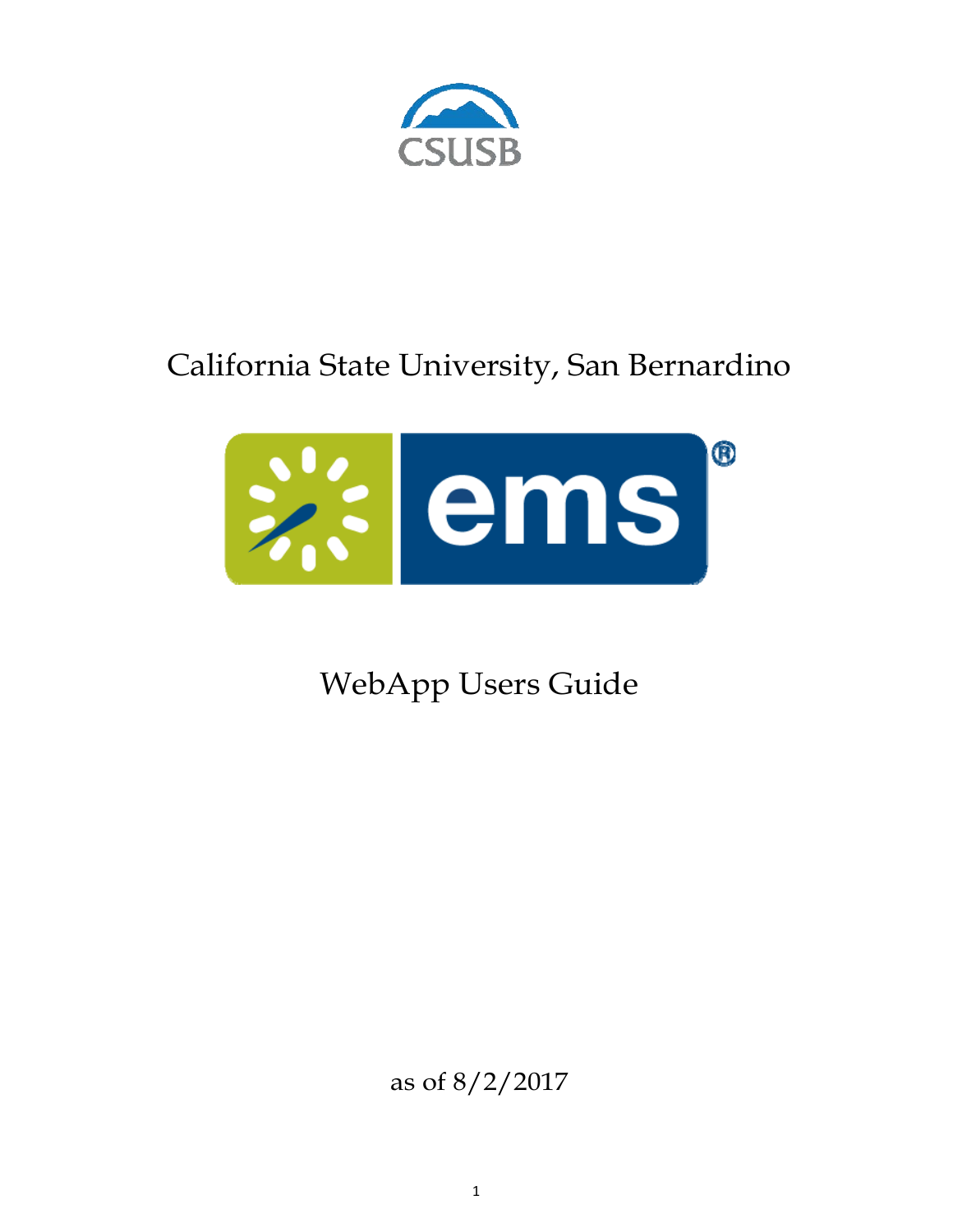# Requesting Event Space using EMS

Log on to the Event Management System (EMS) via your MyCoyote portal or go to https://eventmanagement.csusb.edu

Your log in credentials are the same as your CSUSB/MyCoyote credentials

When you log in you will see your assigned reservation templates (templates will vary by each user role). There are different templates based on the space you are requesting, to learn more about the template click on the "About" button to the right of each template.

Once you have identified the appropriate template click the "book now" button on the right.

| CSUSB                          | <b>CSUSB Events</b>                               |                                 | $\bullet$<br>Hattar, Virginia K & |
|--------------------------------|---------------------------------------------------|---------------------------------|-----------------------------------|
| W HOME                         | 1202000<br>MY HOME.                               |                                 |                                   |
| CREATE A RESERVATION           | My Reservation Templates                          |                                 |                                   |
| <b>III</b> MY EVENTS<br>BROWSE | Academic related classroom request                |                                 | book w about                      |
| <b>同</b> EVENTS                | Book a Display Case in the SMSU for a Campus Dept |                                 | book now about                    |
| <b>Q</b> LOCATIONS             | Book a Room in the SMSU for a Campus Department   |                                 | book now about                    |
|                                | Book a Room/Space (Non-SMSU)                      |                                 | book now                          |
| LINKS<br>CSUSB Home Page       | Request Furniture/Equipment                       |                                 | book now about                    |
|                                | My Bookings                                       |                                 |                                   |
|                                | APRIL 6, 2017<br>SEARCH                           |                                 | Pacific Time [PT]                 |
|                                |                                                   | Day.<br>Month: Date -           | Next<br>Today<br>Previous:        |
|                                | 10:00 AM - 11:00 AM<br>Commencement Meetings      | Confirmed<br>CD - CO-125 (Pine) |                                   |

If you do not see a room/space in EMS that you would like to request please contact Special Events at (909) 537-5236.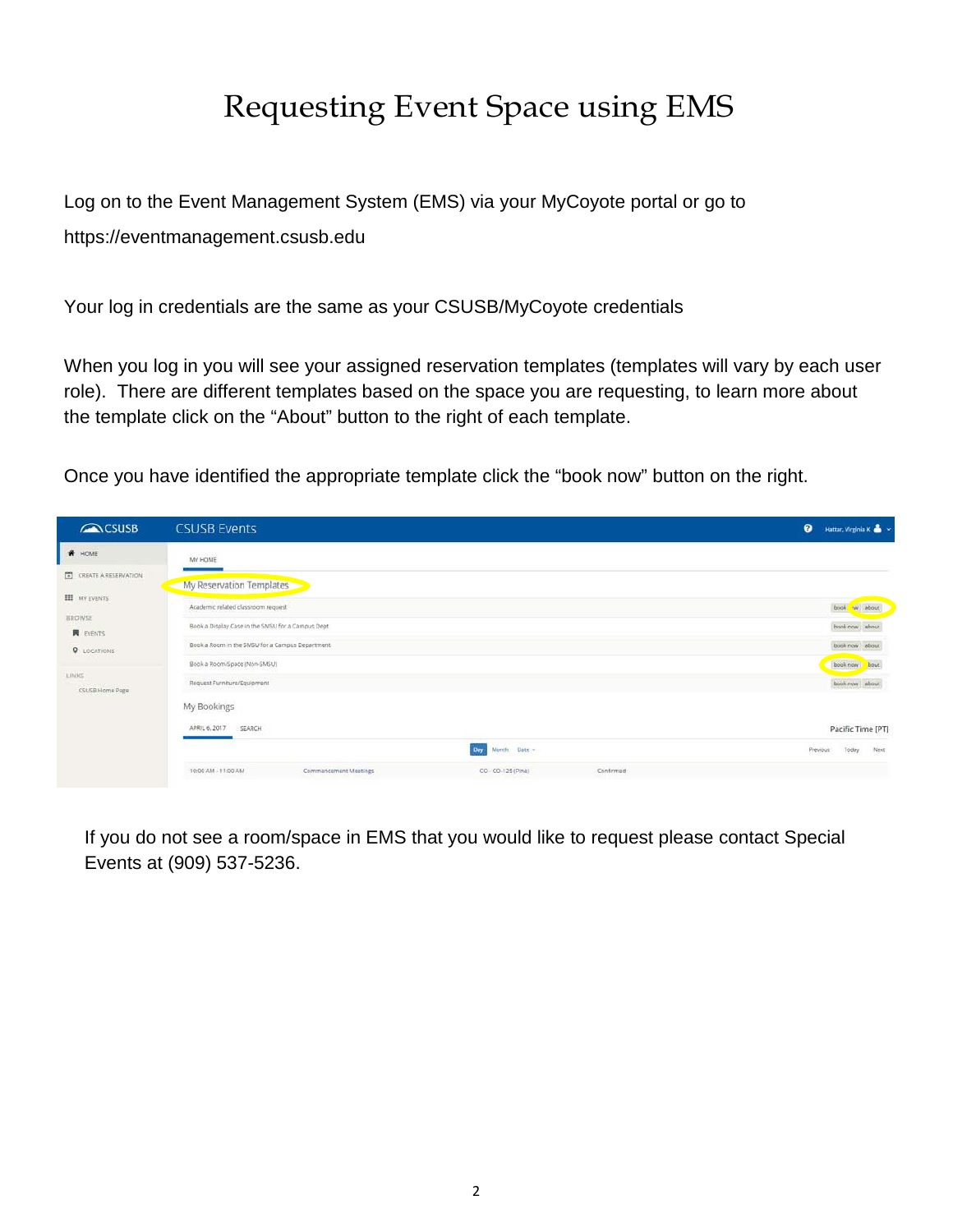Select your Date & Time on the left side menu. **NOTE: The times you enter here are your overall reservation/room access times, not your event times.**

Search for your location by clicking "Add/Remove" in the locations section on the left side menu. A list of all campus buildings will show up and you can select the building that you would like to request space in. If you are using the SMSU templates you will only see the SMSU listed under "Locations".

To request rooms for **Recurring Events** refer to page 8.

Once you have entered all of your room request information click on the blue "Search" button on the left side menu.

| $\equiv$ $\curvearrowright$ CSUSB                                  | Room Request                                                 | $\bullet$<br>Hattar, Virginia K &                          |
|--------------------------------------------------------------------|--------------------------------------------------------------|------------------------------------------------------------|
| x Book a Room/Space (Non-SMSU) @                                   | 2 Services<br>1 Rooms                                        | My Cart (0)<br>Create Reservation<br>3 Reservation Details |
| New Booking for Tue Apr 11, 2017                                   |                                                              | Next Step                                                  |
| Date & Time                                                        | Selected Rooms                                               |                                                            |
| Date:<br>m<br>Tue 04/11/2017<br>Recurrence                         | Your selected Rooms will appear here.<br>Room Search Results |                                                            |
| Start Time<br>End Time<br>$\circ$<br>$\circ$<br>5:00 PM<br>8:00 AM | Rooms matching your search criteria will appear here.        |                                                            |
| Create booking in this time zone<br>Pacific Time                   |                                                              |                                                            |
| Add/Removr<br>Locations<br>(a  )                                   |                                                              |                                                            |
| Search<br>C Let Me Search For A Room                               |                                                              |                                                            |
| Add/Remove<br>Setup Types<br>(no preference)                       |                                                              |                                                            |
| Number of People<br>$\mathcal{X}$ :                                |                                                              |                                                            |
| Search<br>C I Know What Room I Want                                |                                                              |                                                            |

Once you have clicked the "Search" button, a list of the rooms and the availability will show up in the window. Available time slots are displayed in white next to the room number/name (see page 4). Adjust the time of your request (if needed), or search for another location by changing the information on the left side menu.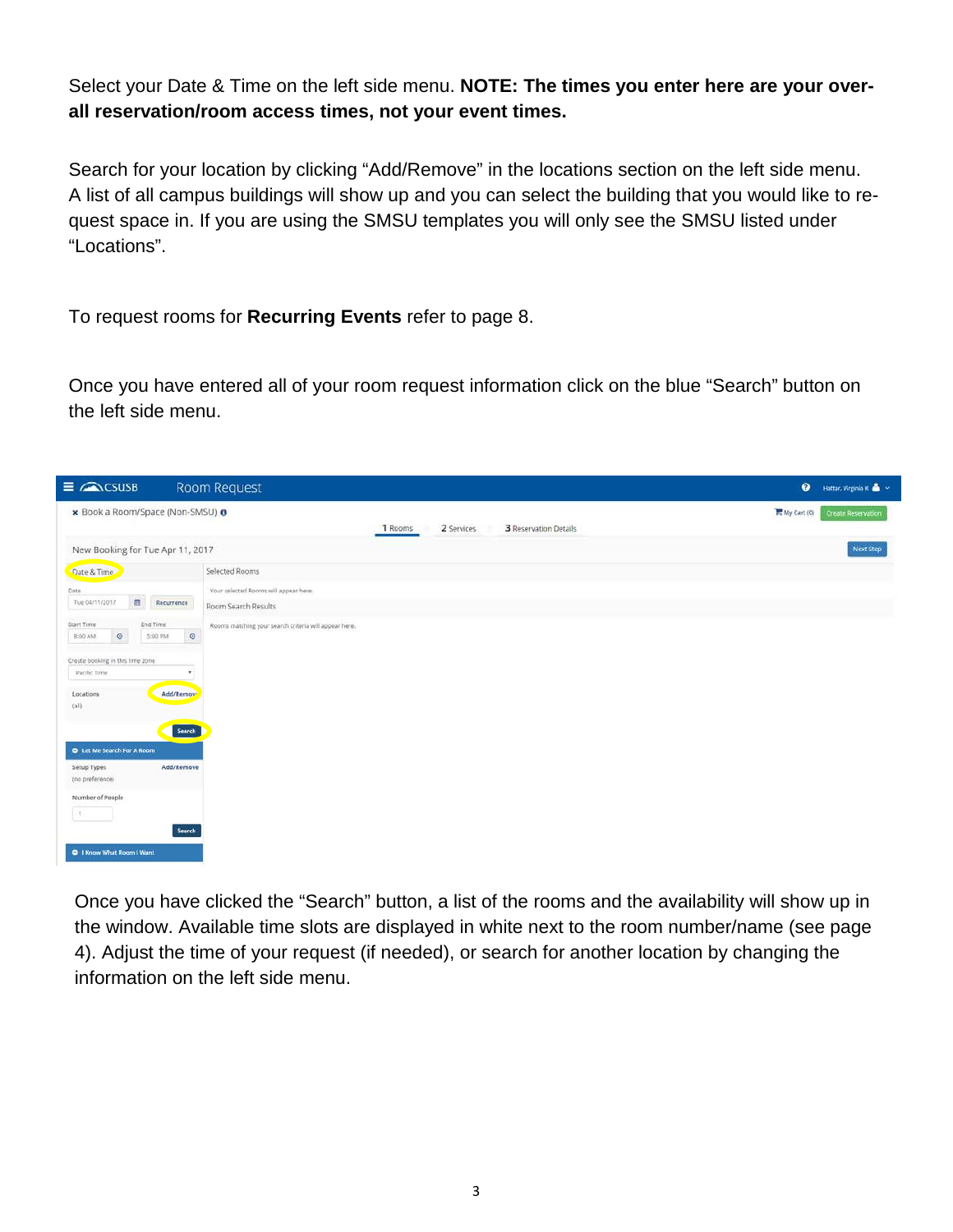Click on the room number/name link to view additional information about the rooms (i.e., set-up types, diagrams, features, etc.)

Click on the "+" to the left of the room number/name to proceed (multiple rooms can be selected by clicking on the "+" next to the additional rooms).

|                                  | × Book a Room/Space (Non-SMSU) ● |                                       |     |              |           |              | 1 Rooms                     |    | 2 Services |      |          | 3 Reservation Details |        |       |                   |                |              |                |              |                |        | My Cart (0) |          | <b>Create Reservation</b> |                  |
|----------------------------------|----------------------------------|---------------------------------------|-----|--------------|-----------|--------------|-----------------------------|----|------------|------|----------|-----------------------|--------|-------|-------------------|----------------|--------------|----------------|--------------|----------------|--------|-------------|----------|---------------------------|------------------|
|                                  | New Booking for Tue Apr 11, 2017 |                                       |     |              |           |              |                             |    |            |      |          |                       |        |       |                   |                |              |                |              |                |        |             |          |                           | <b>Next Step</b> |
| Date & Time                      |                                  | Selected Rooms                        |     |              |           |              |                             |    |            |      |          |                       |        |       |                   |                |              |                |              |                |        |             |          |                           |                  |
| Date:                            |                                  | Your selected Rooms will appear here. |     |              |           |              |                             |    |            |      |          |                       |        |       |                   |                |              |                |              |                |        |             |          |                           |                  |
| Tue 04/11/2017                   | 首<br>Recurrence                  | Room Search Results                   |     |              |           |              |                             |    |            |      |          |                       |        |       |                   |                |              |                |              |                |        |             |          |                           |                  |
| Start Time                       | End Time                         | LIST SCHEDULE                         |     |              |           |              |                             |    |            |      |          |                       |        |       |                   |                |              |                |              |                |        |             |          |                           |                  |
| $\circ$<br>8:00 AM               | $\circ$<br>5:00 PM               | Favorite Rooms only.                  |     |              |           |              |                             |    |            |      |          |                       |        |       |                   |                |              |                |              |                |        | Find A Room |          |                           | Search           |
| Create booking in this time zone |                                  |                                       |     | 2            | $\cdot$ 3 | $\mathbf{A}$ | $\mathcal{L}_{\mathcal{F}}$ | G. | 7 AM       | $-8$ | $\Omega$ | 10                    | $-3.1$ | 12.PM | $\mathbb{R}$      | $\overline{2}$ | $\mathbf{3}$ | $\overline{a}$ | 151          | $\overline{a}$ | $\tau$ | $\bar{z}$   | $\alpha$ | 10                        | 33.              |
| Pacific Time                     | ٠                                | Rooms You Can Request                 |     |              |           |              |                             |    |            |      |          |                       |        |       |                   |                |              |                |              |                |        |             |          |                           |                  |
| Locations<br>Commons             | Add/Remove                       | Commons (PT)                          | Cap | $\mathbf{z}$ | $-3$      |              | $\sim$                      |    | 7 AM       | B    | <b>b</b> | 10                    | 11     | 12 PM | $-11$             |                |              |                |              |                |        |             |          | 30                        | $-111$           |
|                                  |                                  | C CO-103 (Eucalyptu 50                |     |              |           |              |                             |    |            |      |          |                       |        |       |                   |                | Private      |                |              |                |        |             |          |                           |                  |
|                                  | Search                           | C CO-104 (Panorama 90                 |     |              |           |              |                             |    |            |      |          |                       |        |       | Private<br>$\sim$ |                |              |                |              |                |        |             |          |                           |                  |
| C Let Me Search For A Room       |                                  | O 0-105 (Oak Room) 24                 |     |              |           |              |                             |    |            |      |          | <b>Private</b>        |        |       |                   |                |              |                |              |                |        |             |          |                           |                  |
| Setup Types<br>(no preference)   | Add/Remove                       | C CO-125 (Pine Room) 90               |     |              |           |              |                             |    |            |      |          |                       |        |       | C.                | <b>Private</b> |              |                | <b>STATE</b> |                |        |             |          |                           |                  |
| Number of People                 |                                  |                                       |     |              |           |              |                             |    |            |      |          |                       |        |       |                   |                |              |                |              |                |        |             |          | Availability Legend       |                  |

Note: "Cap" column = room capacity

Once you click on the "+" it will ask you for the number of attendees and your set-up type. The default set-up type will automatically appear, to change the set-up type click on the drop down box arrow.

Your requested rooms will appear at the top of the page under "Selected Rooms"

Click on the blue "Next Step" button in the top right corner to continue

| $\equiv$ $\curvearrowright$ csusa                                                           | Room Request                                               |  |              |                                               |                                                                                         |   |                  |                                                                                |   |  |  |  |                           |   | <b>O</b> Hatter Vietnam & |                    |
|---------------------------------------------------------------------------------------------|------------------------------------------------------------|--|--------------|-----------------------------------------------|-----------------------------------------------------------------------------------------|---|------------------|--------------------------------------------------------------------------------|---|--|--|--|---------------------------|---|---------------------------|--------------------|
| x Book a Room/Space (Non-SMSU) @                                                            |                                                            |  | $+$          | Attendance & Setup Type<br>No. of Attendees * | To continue, please enter the number of attendees and desired setup type for this Room. |   |                  |                                                                                |   |  |  |  | <b>May Cart (B)</b>       |   |                           |                    |
| New Booking for Tue Apr 11, 2017                                                            |                                                            |  | Setup Type * |                                               |                                                                                         |   |                  |                                                                                |   |  |  |  |                           |   |                           | Next Step          |
| Date & Time                                                                                 | Selected Room                                              |  |              |                                               |                                                                                         |   |                  |                                                                                |   |  |  |  |                           |   |                           |                    |
| bala<br>Tax DAY H2017<br><b>B. Automotive</b>                                               | The second finish will appeal here.<br>Room Search Results |  |              |                                               |                                                                                         |   | <b>Add Forum</b> | Carcel                                                                         |   |  |  |  |                           |   |                           |                    |
| <b>Eng fame</b><br><b>Mart Time</b><br>101<br>10019 0<br><b>BIDDIAM</b>                     | UST SCHEDULE<br>10 Facerty Rooms only                      |  |              |                                               |                                                                                         |   |                  |                                                                                |   |  |  |  | <b>Bank &amp; Service</b> |   |                           | Search             |
| Treaty booking in this topic inter-<br><b>Waisfur Times</b><br>٠.                           |                                                            |  |              |                                               |                                                                                         |   |                  | SET ROOM HE SET AND STARTING AND AND SHOULD BE SERVED ON THE SET OF THE SET OF |   |  |  |  |                           | - | <b>CARL - 12</b>          |                    |
| <b>Additionave</b><br>Locations:<br><b>Comment</b>                                          | Rooms You Can Request<br>Community Car                     |  |              |                                               |                                                                                         |   |                  | <b>CALCULATION AT A PARTIES</b>                                                |   |  |  |  |                           |   | $197 - 197$               |                    |
| Sweeth                                                                                      | O commandatal sa<br>O. CO-TOCANNING  19                    |  |              |                                               |                                                                                         |   |                  |                                                                                |   |  |  |  |                           |   |                           |                    |
| C Lettile Search For A Room<br><b>Add/Europe</b><br><b>Setup Types</b><br>this profetarion) | O CO TELEVA RIGHT 24<br>O contained from the               |  |              |                                               |                                                                                         |   |                  |                                                                                | _ |  |  |  |                           |   |                           |                    |
| Number of People<br><b>ALCOHOL:</b>                                                         |                                                            |  |              |                                               |                                                                                         |   |                  |                                                                                |   |  |  |  |                           |   |                           | Austability Lagand |
| Search-<br>C I Know What Room I Ward                                                        |                                                            |  |              |                                               |                                                                                         |   |                  |                                                                                |   |  |  |  |                           |   |                           |                    |
|                                                                                             |                                                            |  |              |                                               |                                                                                         | ┱ |                  |                                                                                |   |  |  |  |                           |   |                           |                    |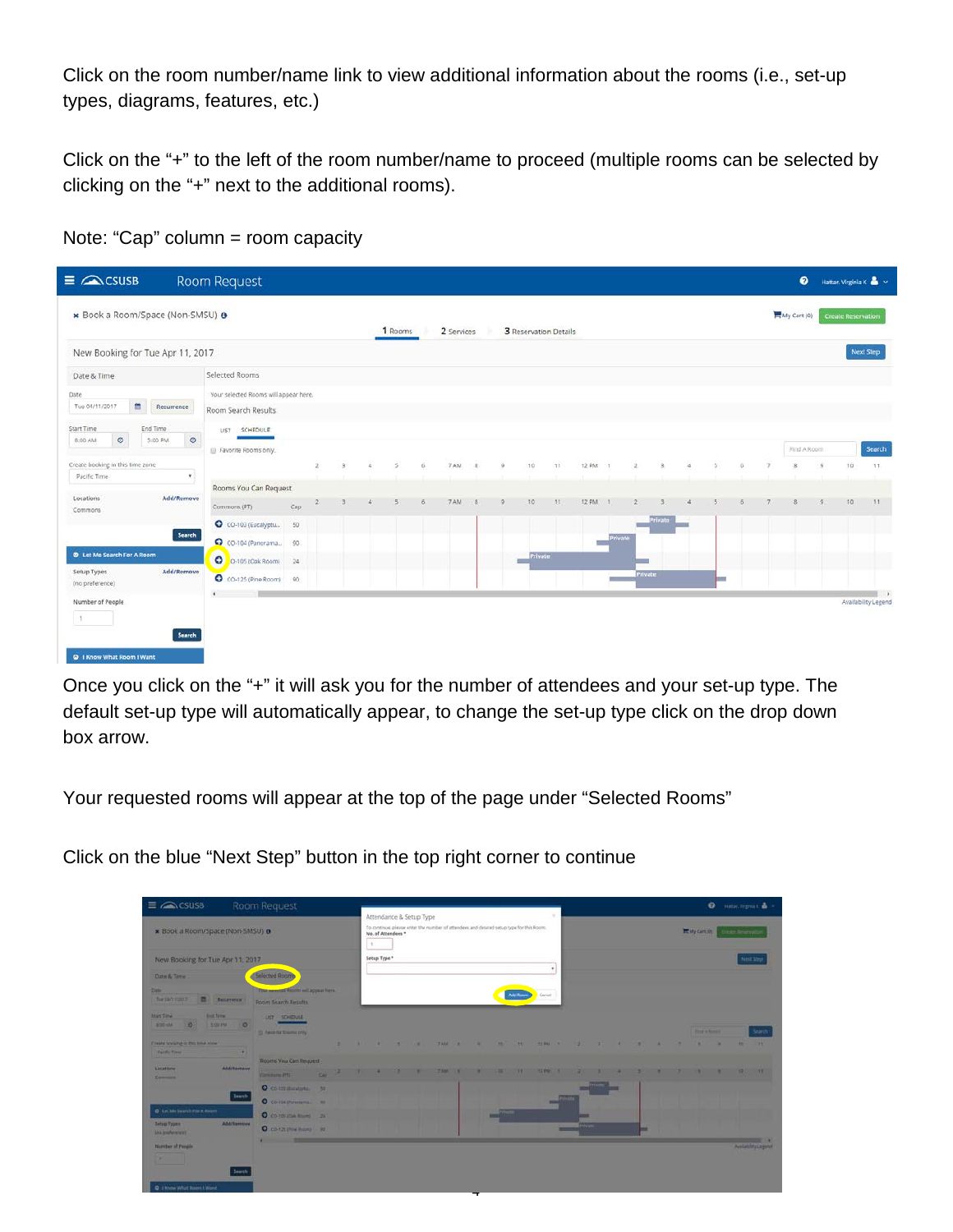## Requesting Services/Equipment

# If you are requesting multiple dates/rooms skip this step (services/equipment should be added after your initial space request has been submitted; see page 11).

To skip this step just click on the blue "Next Step" button in the top right corner.

If you don't need any equipment just click on the blue "Next Step" button in the top right corner.

To request services/equipment click on the item you would like to add to your event. A pop up screen will appear asking you for the quantities being requested.

Once you have added your services/equipment it will appear in the "Services Summary" box on the right side of the screen.

After adding equipment needed for your event click on the blue "Next Step" button in the top right corner.

| $\equiv$ $\curvearrowright$ CSUSB                                    | Room Request          | $\bullet$<br>Hattar, Virginia K &                                 |
|----------------------------------------------------------------------|-----------------------|-------------------------------------------------------------------|
| × Book a Room/Space (Non-SMSU) O                                     | 2 Services<br>1 Rooms | My Cart (1)<br><b>Create Reservation</b><br>3 Reservation Details |
| Services For Your Reservation                                        |                       | Next Step                                                         |
| ATI Equipment                                                        |                       | Services Summary                                                  |
| ATI Equipment is not available because it needs 7 days of lead time. |                       | Special Events Equipment                                          |
| Special Events Equipment                                             |                       | Tables - 6' Plastic<br>Θ<br>×                                     |
| Special Events Equipment                                             | $\hat{\phantom{a}}$   |                                                                   |
| Chairs - Blue Folding                                                | Tables - 6' Plastic   |                                                                   |
| Trash Cans                                                           |                       |                                                                   |
|                                                                      |                       |                                                                   |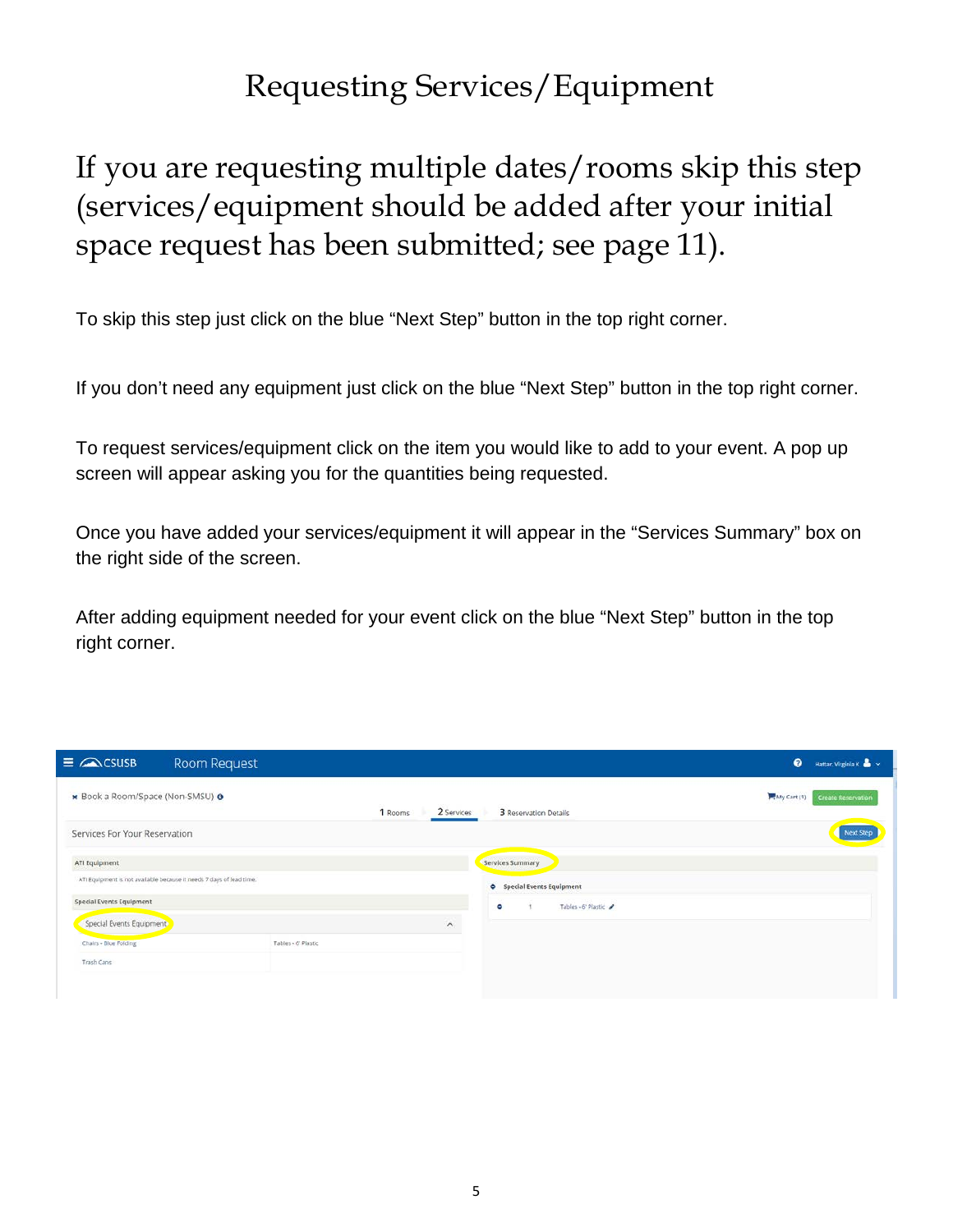#### Reservation Details

Reservation detail fields are required:

- Event Name
- Event Type
- Client (will automatically show your department)
- Contact
- Attachments (i.e., set-up diagram)
- Event Time (Your overall reservation/room access times should be indicated on the first screen)
- Publish in Calendar
- Event Description
- Will food be served
- Account number, if applicable
- Terms and Conditions of rental

To create your reservation click on the green "Create Reservation" button in the bottom right corner.

| $\equiv \bigcirc \sim$ CSUSB<br>Room Request          |                               | $\bullet$ - neuropax $\blacktriangle$ - |
|-------------------------------------------------------|-------------------------------|-----------------------------------------|
| Reservation Details                                   |                               |                                         |
| <b>Event Details</b>                                  |                               |                                         |
| Event Name *                                          | Event Type *                  |                                         |
| Community Engagement Collectionn                      | $\epsilon$<br>Party/Reception |                                         |
| Clent Details                                         |                               |                                         |
| Client."                                              |                               |                                         |
| Community Engagement                                  | $\mathcal{C}$<br>$\alpha$     |                                         |
| tet tiesset.                                          |                               |                                         |
| Podshke, Darles                                       | $\mathbf{r}$<br>$\alpha$      |                                         |
| Tot Contact Phone ?                                   | Tot Contact Fax               |                                         |
| SOSGITT433                                            |                               |                                         |
| 1st Contact Email Address *                           |                               |                                         |
| mobiold mith edu                                      |                               |                                         |
| 2nd Contact                                           |                               |                                         |
| Bryant Farrier                                        | ٠                             |                                         |
| <b>2nd Contact Phone</b>                              | 2nd Contact Fax               |                                         |
| 900-537-7347                                          |                               |                                         |
| 2nd Contact Email Address                             |                               |                                         |
| laneyorpaspirit@ciutb.edu                             |                               |                                         |
| Attachments                                           |                               |                                         |
| Select your files Drag and drop your files here       |                               |                                         |
| Additional Information                                |                               | $\mathbf{O}$                            |
|                                                       |                               |                                         |
| 18 - Publish to Calendar *<br>m                       | ×                             |                                         |
|                                                       |                               |                                         |
| Will food he served at this asset? *<br>N             | $\bullet$                     |                                         |
|                                                       |                               |                                         |
| Biling information                                    |                               |                                         |
| Account Number                                        |                               |                                         |
|                                                       | $\alpha$                      |                                         |
| in I have read and agree to the terms and conditions. |                               |                                         |
|                                                       |                               |                                         |
|                                                       |                               | Onan Immutac                            |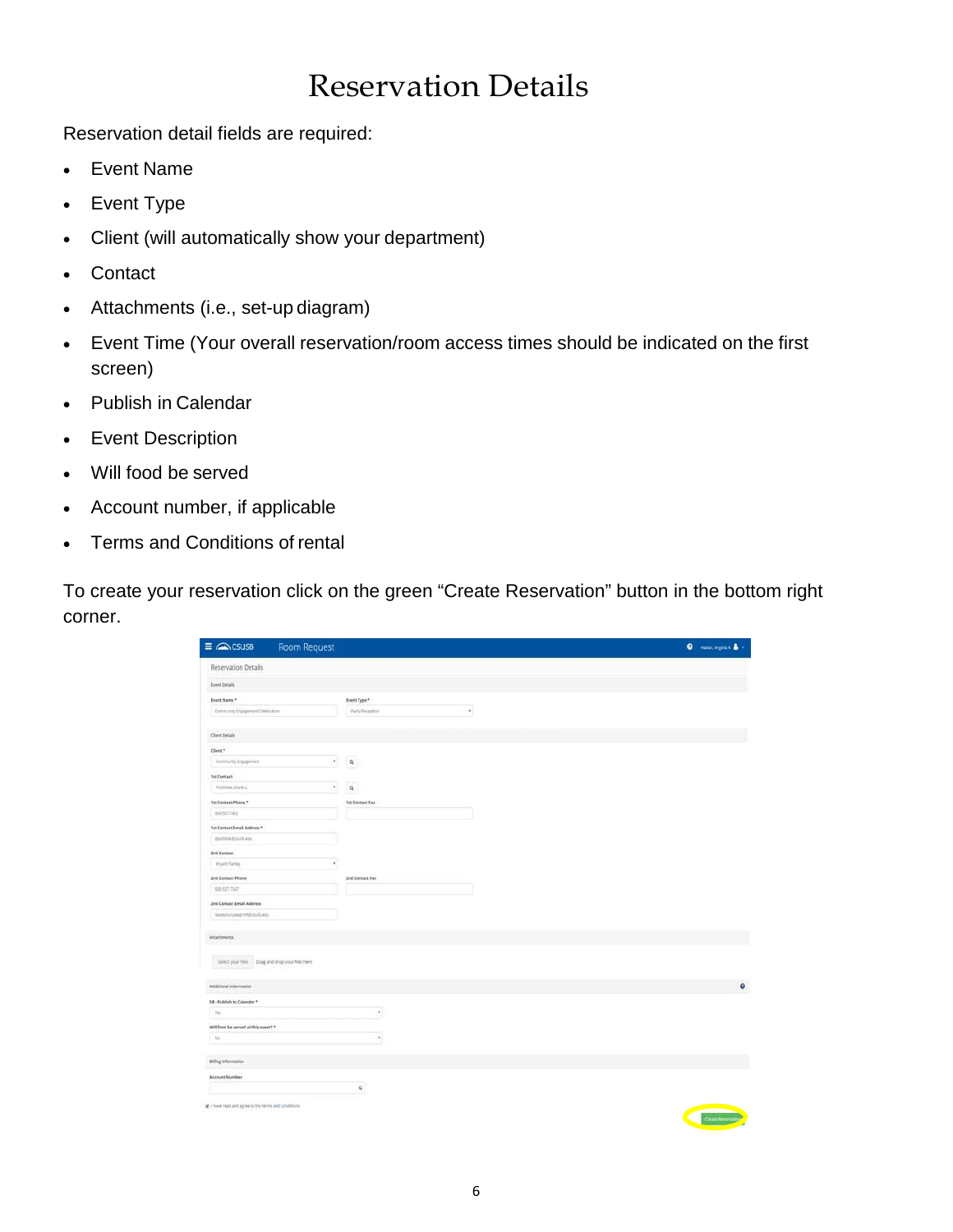You will then see a confirmation screen that says your reservation request has been created.



# What's Next?

#### Faculty and Staff

A confirmation email will be received after your event has been approved. Please note that some spaces require additional approval and may take slightly longer to be confirmed.

## Student Clubs and Organizations

After you have submitted a request the following approvals are required:

- 1. Submit your request
- 2. Request is sent to the Office of Student Engagement for event approval
- 3. Request is sent to Special Events or Student Union for spaceapproval
- 4. If both offices approve the event/space a confirmation email will be received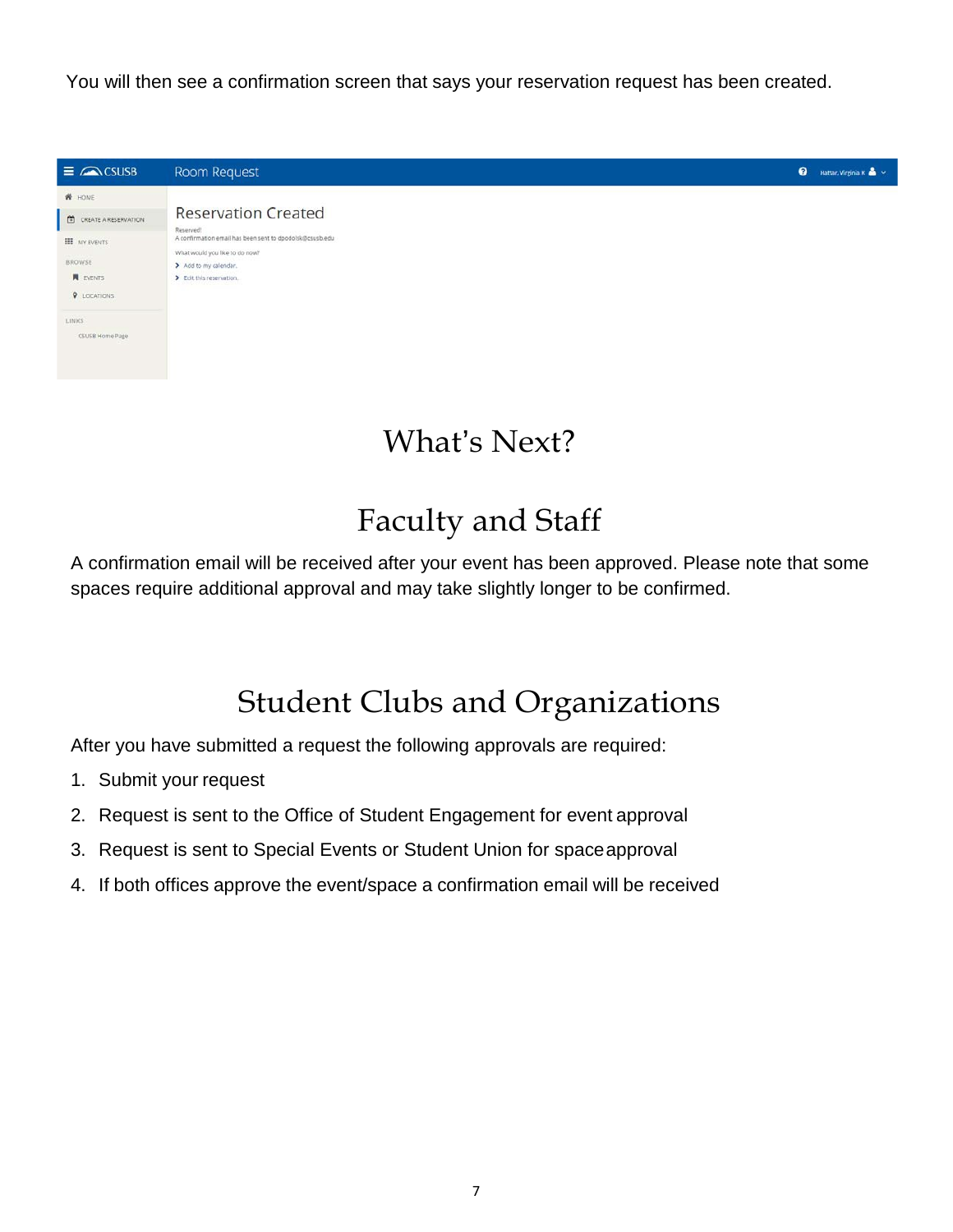# Requesting Rooms/Spaces for Recurring Events

If you have a recurring room request (i.e., weekly meetings), you can click on the "Recurrence" button on the left side menu next to the date.

Once you have entered all of your room request information click on the blue "Search" button on the left side menu.

| $\equiv$ $\curvearrowright$ CSUSB                                                                                                                                                                                    | Room Request                                                          | $\bullet$<br>Hattar, Virginia K &                          |
|----------------------------------------------------------------------------------------------------------------------------------------------------------------------------------------------------------------------|-----------------------------------------------------------------------|------------------------------------------------------------|
| x Book a Room/Space (Non-SMSU) @                                                                                                                                                                                     | 2 Services<br>1 Rooms                                                 | My Cart (0)<br>Create Reservation<br>3 Reservation Details |
| New Booking for Tue Apr 11, 2017                                                                                                                                                                                     |                                                                       | Next Step                                                  |
| Date & Time                                                                                                                                                                                                          | Selected Rooms                                                        |                                                            |
| Date:<br>Ⅲ.<br>Tue 04/11/2017<br>Recurrence                                                                                                                                                                          | Your selected Rooms will appear here.<br>Room Search Results          |                                                            |
| Start Time<br>End Time<br>$\circ$<br>5:00 PM<br>8:00 AM<br>Create booking in this time zone<br>Pacific Time<br>Add/Remove<br>Locations<br>(a  )<br>Search<br>C Let Me Search For A Room<br>Add/Remove<br>Setup Types | Rooms matching your search criteria will appear here.<br>$\circ$<br>٠ |                                                            |
| (no preference)<br>Number of People<br>$\mathcal{A}$ .<br>Search<br>C I Know What Room I Want                                                                                                                        |                                                                       |                                                            |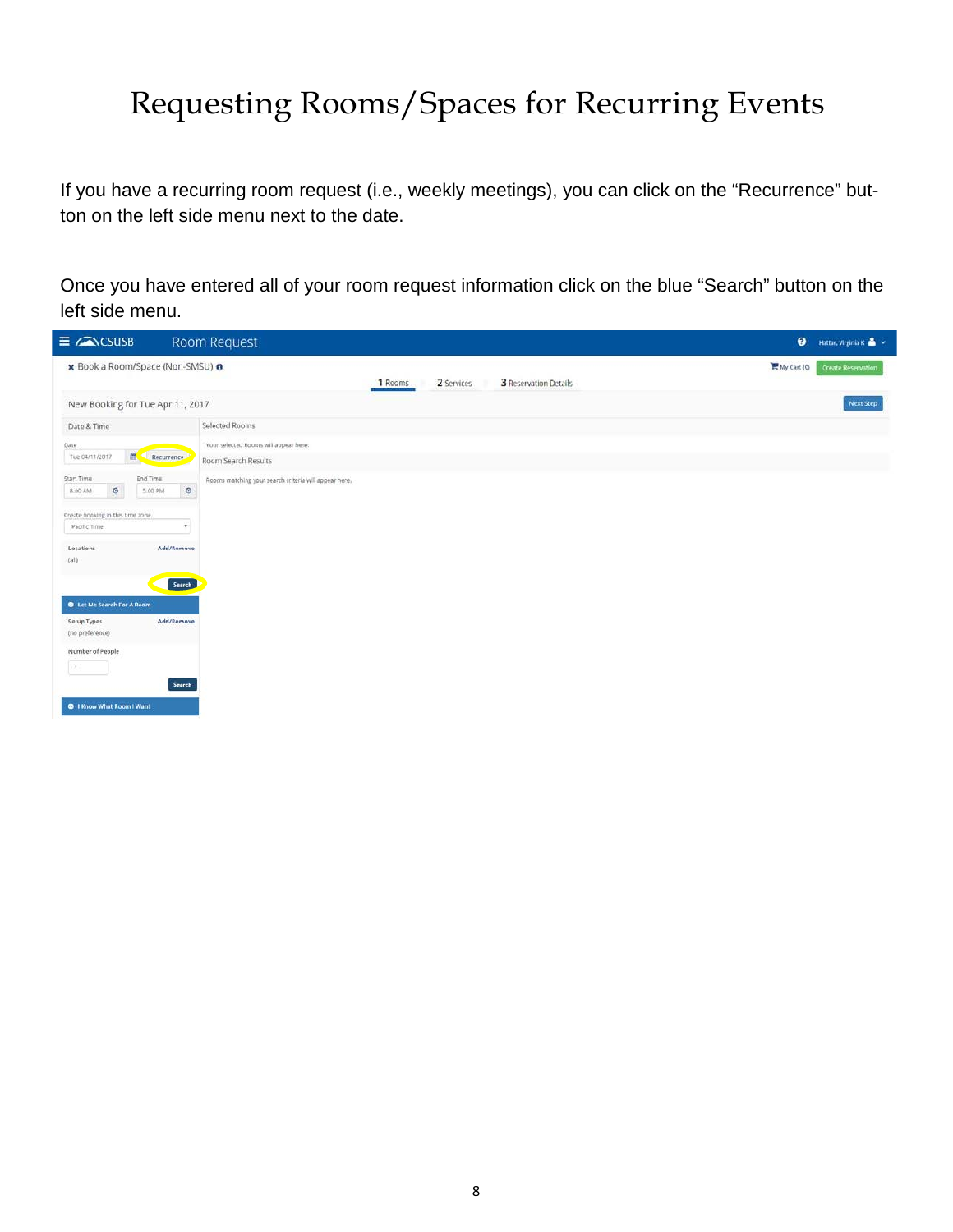Once you have clicked the "Search" button, a list of the rooms will show up in the window. You can then check the availability of the room.

The available column will indicate the number of dates that each room is available for your request.

To adjust the time of your request (if needed), or to search for another location change the information on the left side menu.

| $\equiv$ $\curvearrowright$ CSUSB                                                                 |            | Room Request                          |         |             |                       |                    |     |      | $\bullet$   | Hattar, Virginia K N V    |
|---------------------------------------------------------------------------------------------------|------------|---------------------------------------|---------|-------------|-----------------------|--------------------|-----|------|-------------|---------------------------|
| x Book a Room/Space (Non-SMSU) o                                                                  |            |                                       | 1 Rooms | 2 Services  | 3 Reservation Details |                    |     |      | My Cart (0) | <b>Create Reservation</b> |
| New Booking for Fri Aug 4, 2017                                                                   |            |                                       |         |             |                       |                    |     |      |             | Next Step                 |
| Date & Time                                                                                       |            | Selected Rooms                        |         |             |                       |                    |     |      |             |                           |
| Occurs on the first Wednesday of every month.<br>effective Fri Aug 4, 2017 until Wed Feb 28, 2018 |            | Your selected Rooms will appear here. |         |             |                       |                    |     |      |             |                           |
| from 8:00 AM to 10:00 AM Pacific Time. (6)<br>occurrences)                                        |            | Room Search Results                   |         |             |                       |                    |     |      |             |                           |
| Recurrence                                                                                        |            | LIST                                  |         |             |                       |                    |     |      |             |                           |
|                                                                                                   | Add/Remove | El Favorite Rooms only.               |         |             |                       |                    |     |      | Find & Room | Search                    |
| Locations<br>Commons                                                                              |            | Room                                  |         | Available v | Location              | Floor              | TZ  | Cap  | Price       | Match                     |
|                                                                                                   | Search     | Rooms You Can Request                 |         |             |                       |                    |     |      |             |                           |
| C Let Me Search For A Room                                                                        |            | $\bullet$<br>CO-Lower Commons Patio   |         | 6/6         | Commons               | (none)             | PT  | 2000 |             |                           |
| Setup Types                                                                                       | Add/Remove | $\bullet$<br>CO-UC Outside Patio      |         | 6/6         | Commons               | (none)             | PT. | 100  |             |                           |
| (no preference)                                                                                   |            | $\bullet$<br>CO-104 (Panorama Room)   |         | 5/6         | Commons               | First Floor        | PT  | 90   |             |                           |
| Number of People                                                                                  |            | ۰<br>CO-105 (Oak Room)                |         | 5/6         | Commons               | First Floor        | PT. | 24   |             |                           |
| 78                                                                                                | Search     | Θ<br>CO-125 (Pine Room)               |         | 5/6         | Commons               | First Floor        | PT  | 90   |             |                           |
| <b>Q</b> I Know What Room I Want                                                                  |            | ۰<br>CO-205A (Obershaw)               |         | 5/6         | Commons               | Second Floor       | PT. | 120  |             |                           |
|                                                                                                   |            | $\bullet$<br>CO-103 (Eucalyptus Room) |         | 3/6         | Commons               | <b>First Floor</b> | PT  | SO.  |             |                           |

For steps on how to complete the reservation please refer back to page 3.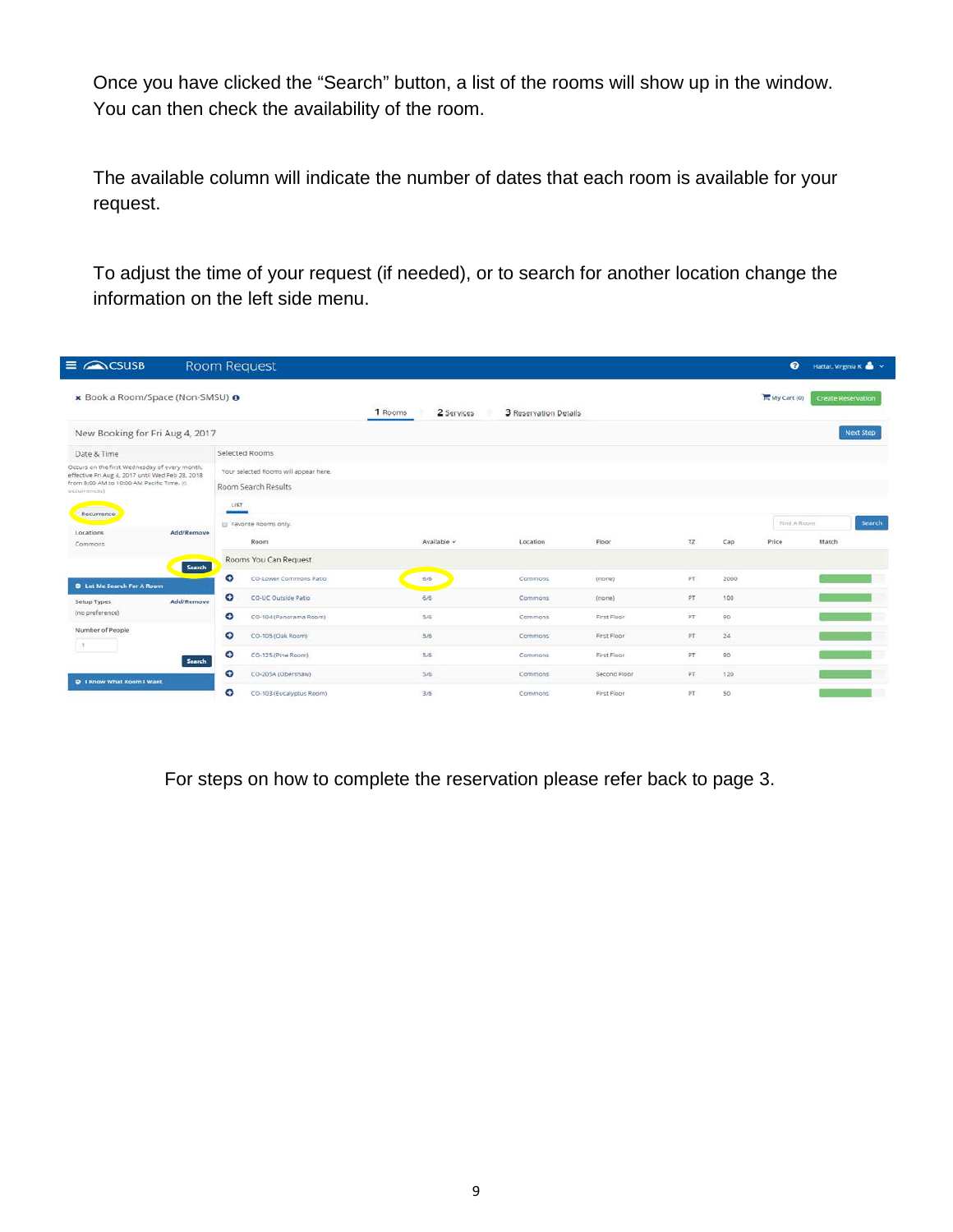# Checking the Status of a Request

To check on the status of your request click on the "My Events" tab on left side menu.

| CSUSB                          | <b>CSUSB Events</b>                                                | $\bullet$<br>Hattar, Virginia K & |
|--------------------------------|--------------------------------------------------------------------|-----------------------------------|
| W HOME                         | MY HOME                                                            |                                   |
| CREATE A RESERVATION           | My Reservation Templates                                           |                                   |
| <b>III</b> MY EVENTS<br>BROWSE | Academic related classroom request                                 | book now about                    |
| <b>E</b> EVENTS                | Book a Display Case in the SMSU for a Campus Dept                  | book now about                    |
| <b>V</b> LOCATIONS             | Book a Room in the SMSU for a Campus Department                    | book now about                    |
| LINKS                          | Book a Room/Space (Non-SMSU)                                       | book now. about                   |
| CSUSB Home Page                | Request Furniture/Equipment                                        | book now obout                    |
|                                | My Bookings                                                        |                                   |
|                                | APRIL 6, 2017 SEARCH                                               | Pacific Time [PT]                 |
|                                | Month Date -<br>Day                                                | Next<br>Today<br>Previous         |
|                                | 10:00 AM - 11:00 AM<br>Commencement Meetings<br>CO - CO-125 (Pine) | Confirmed                         |
|                                |                                                                    |                                   |

To status will be listed on the right side of the screen

| CSUSB                                       | My Events                                     |                                                           |                                                   |               |              |             | $\bullet$<br>Hattar, Virginia K &         |
|---------------------------------------------|-----------------------------------------------|-----------------------------------------------------------|---------------------------------------------------|---------------|--------------|-------------|-------------------------------------------|
| W HOME                                      | <b>RESERVATIONS</b><br><b>BOOKINGS</b>        |                                                           |                                                   |               |              |             |                                           |
| 尚<br>CREATE A RESERVATION<br>m<br>MY EVENTS |                                               |                                                           | <b>Search Reservations</b>                        |               |              |             | Include cancelled reservations            |
| BROWSE                                      | CURRENT<br>PAST                               |                                                           |                                                   |               |              |             |                                           |
| <b>N</b> EVENTS                             | Name                                          | First/Last Booking ^                                      | Location                                          | Client        | Services     | ID          | <b>Status</b>                             |
| <b>V</b> LOCATIONS                          | <b>TEST TEST TEST</b>                         | Wed Aug 2, 2017/<br>Wed Aug 2, 2017<br>(single booking)   | Campus Wide/Outdoor - HP-100                      | Special Event |              | 56461       | Web Confirmed                             |
| LINKS:<br>CSUSB Home Page                   | TEST TEST TEST 2                              | Sun Aug 6, 2017/<br>Sun Aug 6, 2017<br>(single booking)   | Campus Wide/Outdoor - CO-107                      | Special Event |              | 56470<br>-- | Web Confirmed<br><b><i>CONTRACTOR</i></b> |
|                                             | New and Newly Promoted/Tenured Faculty Dinner | Mon Oct 23, 2017/<br>Mon Oct 23, 2017<br>(single booking) | SMSU - SMSU 106AB - Events Center / Special Event |               | $\checkmark$ | 56295       | Web Confirmed                             |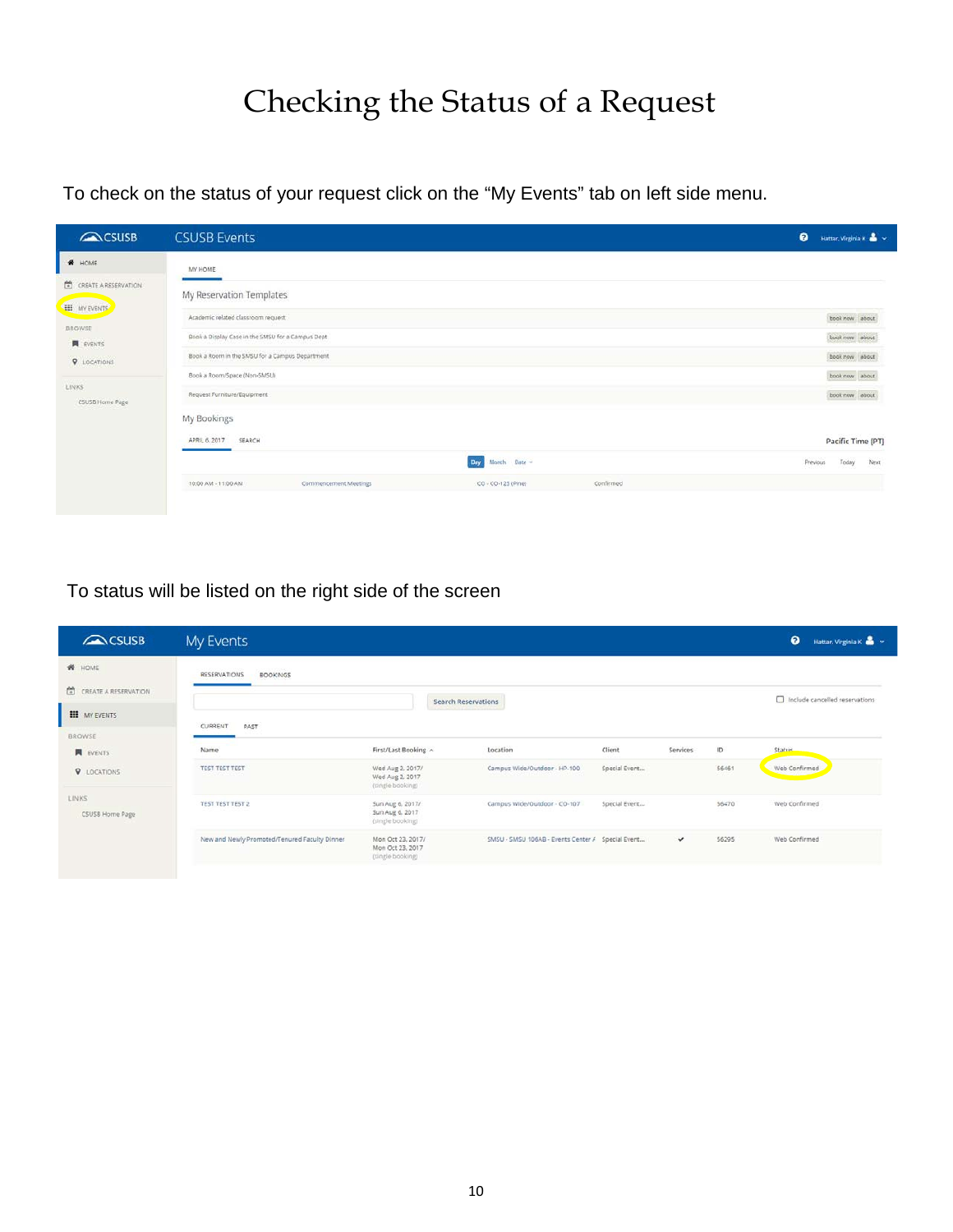# Adding Services/Equipment to a Request

To add services/equipment click on the "My Events" tab on left side menu.

| CSUSB                     | <b>CSUSB Events</b>                                                | $\bullet$<br>Hattar, Virginia K & |
|---------------------------|--------------------------------------------------------------------|-----------------------------------|
| W HOME                    | MY HOME                                                            |                                   |
| CREATE A RESERVATION      | My Reservation Templates                                           |                                   |
| <b>III</b> MY EVENTS      | Academic related classroom request                                 | book now about                    |
| BROWSE<br><b>E</b> EVENTS | Book a Display Case in the SMSU for a Campus Dept                  | book now about                    |
| <b>9</b> LOCATIONS        | Book a Room in the SMSU for a Campus Department                    | book now about                    |
|                           | Book a Room/Space (Non-SMSU)                                       | book now. about                   |
| LINKS<br>CSUSB Home Page  | Request Furniture/Equipment                                        | book now obout                    |
|                           | My Bookings                                                        |                                   |
|                           | APRIL 6, 2017 SEARCH                                               | Pacific Time [PT]                 |
|                           | Month Date -<br>Day                                                | Next<br>Today<br>Previous         |
|                           | Commencement Meetings<br>CO - CO-125 (Pine)<br>10:00 AM - 11:00 AM | Confirmed                         |

#### Click on the event name

| <b>ACSUSB</b>             | My Events                                     |                                                           |                                                   |               |              |       | $\bullet$<br>Hattar, Virginia K & |
|---------------------------|-----------------------------------------------|-----------------------------------------------------------|---------------------------------------------------|---------------|--------------|-------|-----------------------------------|
| W HOME                    | <b>RESERVATIONS</b><br><b>BOOKINGS</b>        |                                                           |                                                   |               |              |       |                                   |
| CREATE A RESERVATION      |                                               |                                                           | <b>Search Reservations</b>                        |               |              |       | nclude cancelled reservations     |
| <b>III</b> MY EVENTS      |                                               |                                                           |                                                   |               |              |       |                                   |
| BROWSE                    | CURRENT<br>PAST                               |                                                           |                                                   |               |              |       |                                   |
| <b>N</b> EVENTS           | Name                                          | First/Last Booking ^                                      | Location                                          | Client        | Services     | ID    | Status                            |
| <b>V</b> LOCATIONS        | TEST TEST TEST                                | Wed Aug 2, 2017/<br>Wed Aug 2, 2017<br>(single booking)   | Campus Wide/Outdoor - HP-100                      | Special Event |              | 56461 | Web Confirmed                     |
| LINKS:<br>CSUSB Home Page | TEST TEST TEST 2                              | Sun Aug 6, 2017/<br>Sun Aug 6, 2017<br>(single booking)   | Campus Wide/Outdoor - CO-107                      | Special Event |              | 56470 | Web Confirmed                     |
|                           | New and Newly Promoted/Tenured Faculty Dinner | Mon Oct 23, 2017/<br>Mon Oct 23, 2017<br>(tingle booking) | SMSU - SMSU 106AB - Events Center / Special Event |               | $\checkmark$ | 56295 | Web Confirmed                     |

Click on "Add Services" on the right side menu

| $\equiv$ $\curvearrowright$ CSUSB | My Events                                                  |                                                    |           |                              | $\bullet$<br>Hattar, Virginia K               |
|-----------------------------------|------------------------------------------------------------|----------------------------------------------------|-----------|------------------------------|-----------------------------------------------|
|                                   | K My Events / TEST TEST TEST beginning Aug 2, 2017 (56461) |                                                    |           |                              |                                               |
| RESERVATION DETAILS               | <b>ATTACHMENTS</b>                                         |                                                    |           |                              | <b>Reservation Tasks</b>                      |
| <b>/</b> Edit Reservation Details |                                                            |                                                    |           |                              | <b>Add Services</b><br><b>Cancer services</b> |
| Event Name                        |                                                            | TEST TEST TEST                                     |           |                              | <b>Booking Tools</b>                          |
| Event Type                        |                                                            | Equipment Only Request                             |           |                              | View Reservation Summary                      |
| Client                            |                                                            | Special Events & Guest Sycs                        |           |                              | Send Invitation<br>Add to My Calendar         |
| 1st Contact Name                  |                                                            | Hattar, Virginia K                                 |           |                              |                                               |
| zt.                               |                                                            | $\mathcal{A}$ is the conformation of $\mathcal{B}$ |           |                              |                                               |
| Bookings<br>CURRENT               |                                                            |                                                    |           |                              |                                               |
| PAST                              |                                                            |                                                    |           |                              | nclude cancelled bookings                     |
| Date ~                            | Start Time                                                 | End Time                                           | Time Zone | Location                     | Status                                        |
| Wed Aug 2, 2017                   | 8:00 AM                                                    | 5:00 PM                                            | PT        | Campus Wide/Outdoor - HP-100 | Web Confirmed                                 |

View Services | Manage Services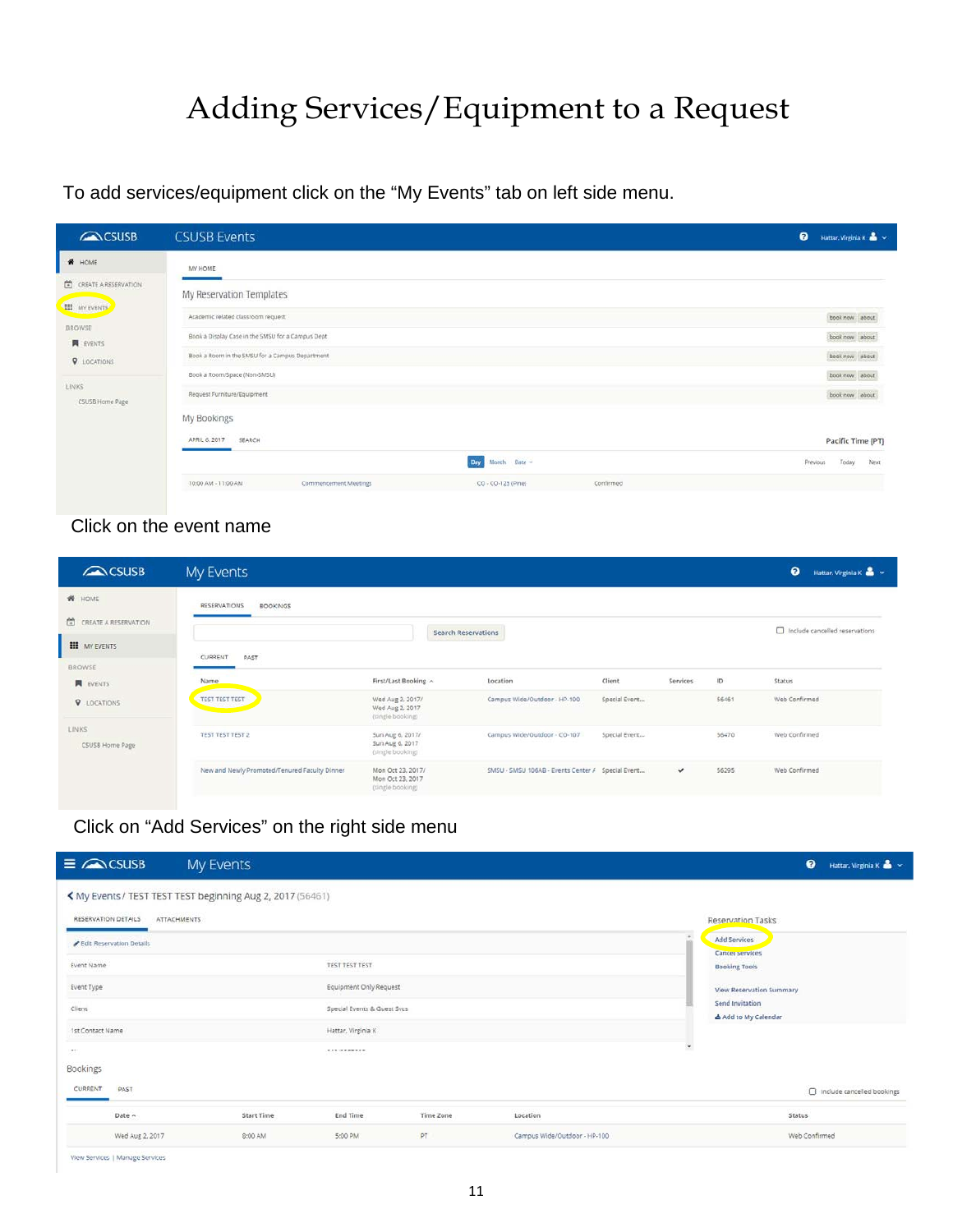Select the services you would like to request.

I

When done, click the blue "Next Step" button in the upper right corner.

| <b>くTest Meeting (56128)</b><br>Select Services<br>ATI Equipment |         |                 |         |              |                         |                  |                |
|------------------------------------------------------------------|---------|-----------------|---------|--------------|-------------------------|------------------|----------------|
|                                                                  |         |                 |         |              |                         |                  | $\overline{3}$ |
|                                                                  |         |                 |         |              |                         |                  | Next Step      |
|                                                                  |         |                 |         |              | $\bullet$               | Services Summary |                |
| <b>Start Time</b>                                                |         | End Time        |         | Service Type |                         |                  |                |
| 8:00 PM                                                          | $\circ$ | 9:00 PM         | $\circ$ | Setup        | ٠                       |                  |                |
| ATI Equipment                                                    |         |                 |         |              | $\sim$                  |                  |                |
| ATI Personnel                                                    |         |                 |         |              | $\bullet$               |                  |                |
| <b>Start Time</b>                                                |         | <b>End Time</b> |         | Service Type |                         |                  |                |
| 8:00 PM                                                          | $\circ$ | 9:00 PM         | $\circ$ |              | ٠                       |                  |                |
| ATI Personnel                                                    |         |                 |         |              | $\wedge$                |                  |                |
| ATI Setup Notes                                                  |         |                 |         |              | $\boldsymbol{\Omega}$   |                  |                |
|                                                                  |         |                 |         |              |                         |                  |                |
| <b>Setup Notes</b>                                               |         |                 |         |              | $\bullet$               |                  |                |
|                                                                  |         |                 |         |              |                         |                  |                |
| Special Events Equipment                                         |         |                 |         |              |                         |                  |                |
| Special Events Equipment                                         |         |                 |         |              | $\widehat{\phantom{a}}$ |                  |                |

If you have multiple dates/rooms select the appropriate dates/rooms for the services

| $\equiv$ $\triangle$ CSUSB |                                          | My Events                                                   |              |                                               |                     |            | $\bullet$<br>Hattar, Virginia K & |
|----------------------------|------------------------------------------|-------------------------------------------------------------|--------------|-----------------------------------------------|---------------------|------------|-----------------------------------|
|                            | く Select Services / Test Meeting (56128) |                                                             |              |                                               |                     |            | G)                                |
| Add Services               |                                          |                                                             |              |                                               |                     |            | <b>Add Services</b>               |
| $\Box$                     | Date $\sim$                              | <b>Public School Control of Bank</b><br><b>Booking Time</b> | Time Zone    | <b><i><u>VIA creative</u></i></b><br>Location | <b>Event Name</b>   | Event Type | Result                            |
| O                          | Tue Sep 5, 2017                          | 8:00 PM - 9:00 PM                                           | Pacific Time | $CO - CO - 103$ (Euc)                         | <b>Test Meeting</b> | Meeting    |                                   |
| а                          | Tue Oct 3, 2017                          | 8:00 PM - 9:00 PM                                           | Pacific Time | CO - CO-103 (Euc)                             | <b>Test Meeting</b> | Meeting:   |                                   |
| $\Box$                     | Tue Nov 7, 2017                          | 8:00 PM - 9:00 PM                                           | Pacific Time | $CO - CO - 103$ (Euc)                         | Test Meeting        | Meeting    |                                   |
| о                          | Tue Dec 5, 2017                          | 8:00 PM - 9:00 PM                                           | Pacific Time | CO - CO-103 (Euc)                             | Test Meeting        | Meeting    |                                   |

When done, click the blue "Add Services" button in the upper right corner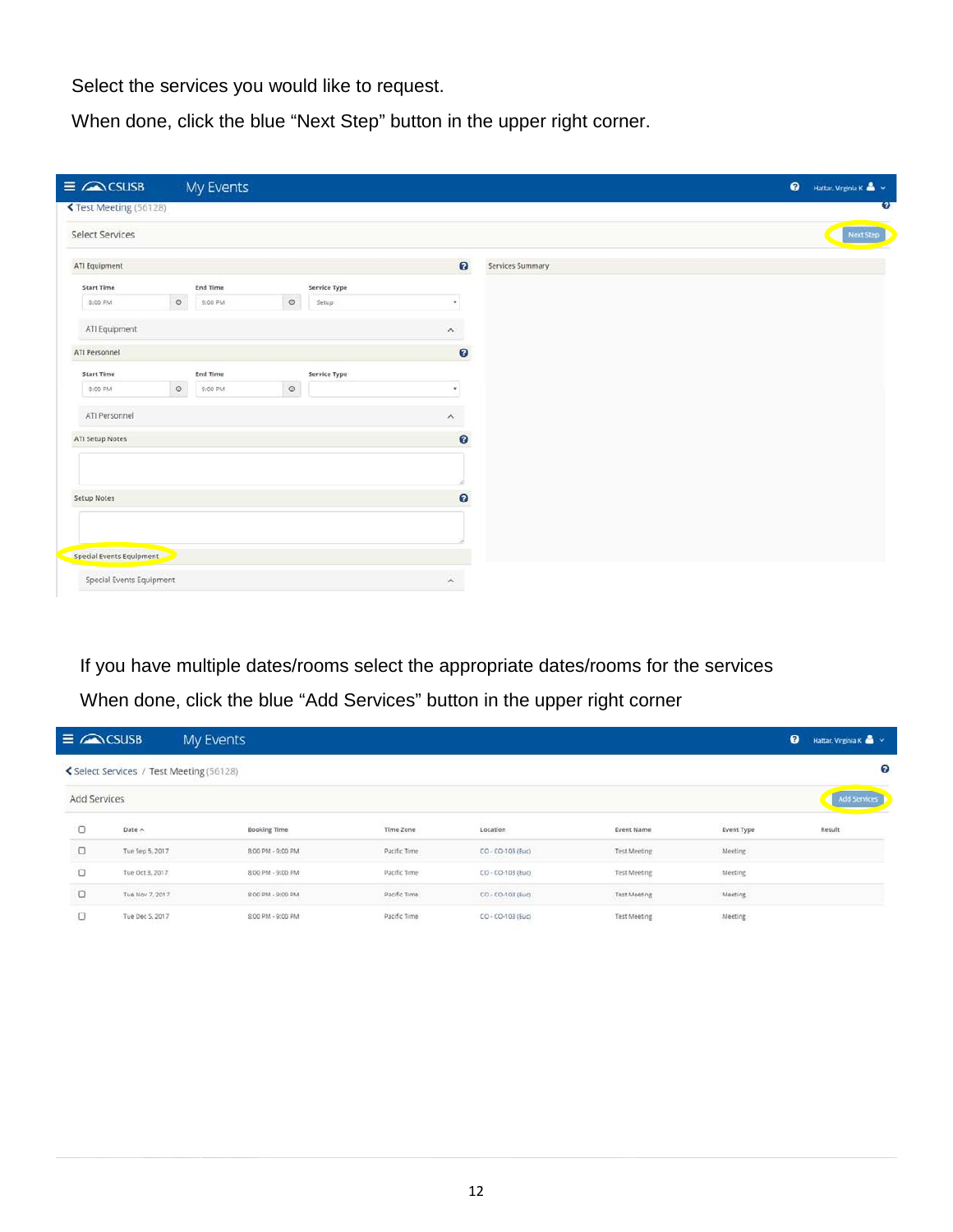# Making a Change to a Request

Click on the "My Events" tab on left side menu to change a request

| CSUSB                     | <b>CSUSB Events</b>                                                |           | $\bullet$ | Hattar, Virginia K & V |      |
|---------------------------|--------------------------------------------------------------------|-----------|-----------|------------------------|------|
| W HOME                    | MY HOME                                                            |           |           |                        |      |
| CREATE A RESERVATION      | My Reservation Templates                                           |           |           |                        |      |
| <b>HE MY EVENTS</b>       | Academic related classroom request                                 |           |           | book now about         |      |
| BROWSE<br><b>E</b> EVENTS | Book a Display Case in the SMSU for a Campus Dept                  |           |           | book now about         |      |
| <b>V</b> LOCATIONS        | Book a Room in the SMSU for a Campus Department                    |           |           | book now about         |      |
|                           | Book a Room/Space (Non-SMSU)                                       |           |           | book now. about        |      |
| LINKS<br>CSUSB Home Page  | Request Furniture/Equipment                                        |           |           | book now obout         |      |
|                           | My Bookings                                                        |           |           |                        |      |
|                           | APRIL 6, 2017<br>SEARCH                                            |           |           | Pacific Time [PT]      |      |
|                           | Month Date -<br>Day                                                |           | Previous  | Today                  | Next |
|                           | 10:00 AM - 11:00 AM<br>Commencement Meetings<br>CO - CO-125 (Pine) | Confirmed |           |                        |      |
|                           |                                                                    |           |           |                        |      |

## Click on the event name

| CSUSB                     | My Events                                     |                                                           |                                                   |               |              |       | $\bullet$<br>Hattar, Virginia K & |
|---------------------------|-----------------------------------------------|-----------------------------------------------------------|---------------------------------------------------|---------------|--------------|-------|-----------------------------------|
| W HOME                    | <b>RESERVATIONS</b><br><b>BOOKINGS</b>        |                                                           |                                                   |               |              |       |                                   |
| CREATE A RESERVATION      |                                               |                                                           | <b>Search Reservations</b>                        |               |              |       | Include cancelled reservations    |
| m<br>MY EVENTS            | PAST<br>CURRENT                               |                                                           |                                                   |               |              |       |                                   |
| BROWSE                    |                                               |                                                           |                                                   |               |              |       |                                   |
| <b>R</b> EVENTS           | Name                                          | First/Last Booking ^                                      | Location                                          | Client        | Services     | ID    | Status                            |
| <b>V</b> LOCATIONS        | TEST TEST TEST                                | Wed Aug 2, 2017/<br>Wed Aug 2, 2017<br>(single booking)   | Campus Wide/Outdoor - HP-100                      | Special Event |              | 56461 | Web Confirmed                     |
| LINKS:<br>CSUSB Home Page | TEST TEST TEST 2                              | Sun Aug 6, 2017/<br>Sun Aug 6, 2017<br>(single booking)   | Campus Wide/Outdoor - CO-107                      | Special Event |              | 56470 | Web Confirmed                     |
|                           | New and Newly Promoted/Tenured Faculty Dinner | Mon Oct 23, 2017/<br>Mon Oct 23, 2017<br>(tingle booking) | SMSU - SMSU 106AB - Events Center / Special Event |               | $\checkmark$ | 56295 | Web Confirmed                     |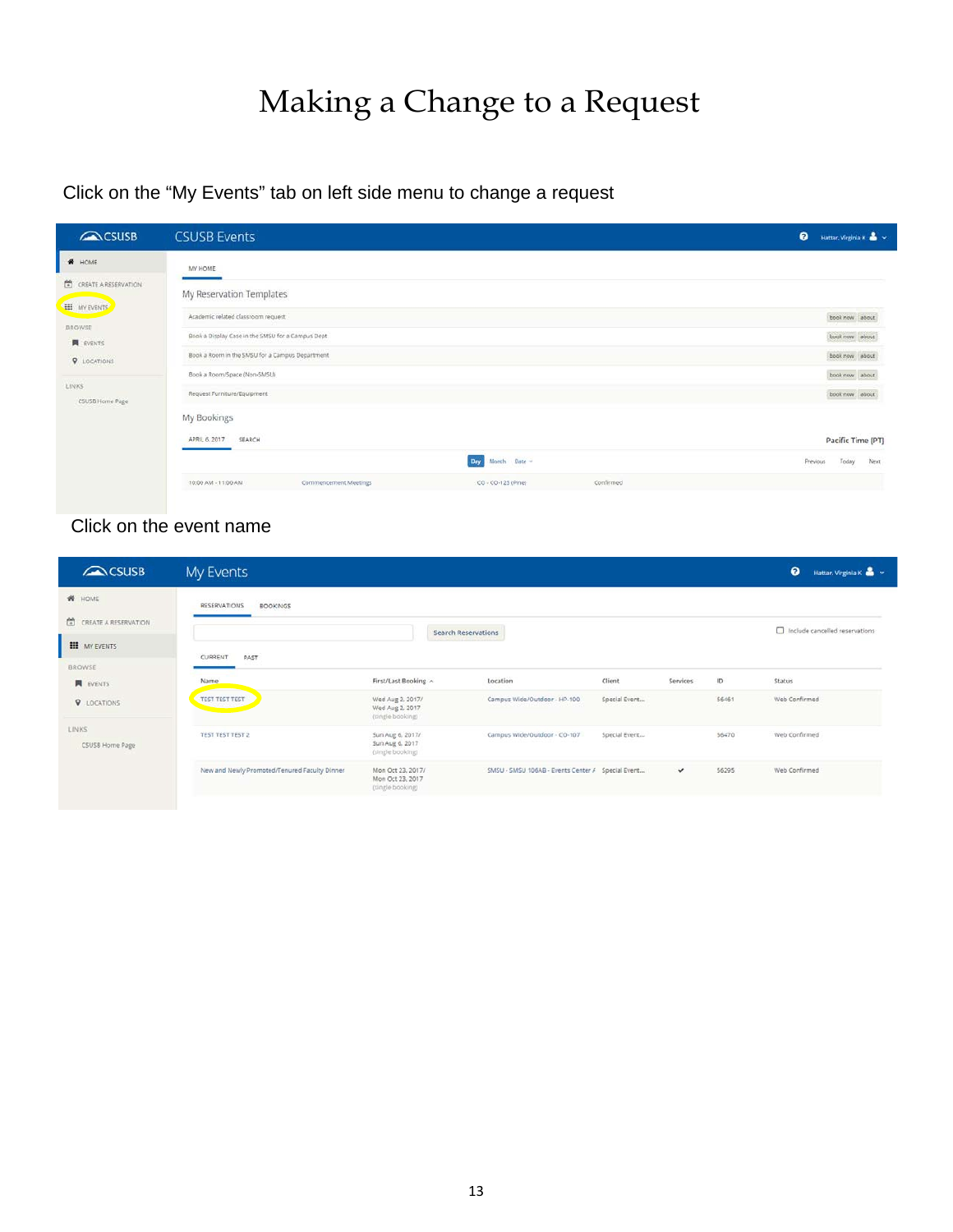Click on the "Edit Reservation Status" in the upper right corner to change the event name or contact information.

| $\equiv$ $\curvearrowright$ CSUSB                                                                                                                                                                                   | My Events                         |                                                                                            |                                               |                                      |            |                                                                                                                                                                                               | $\bullet$<br>Hattar, Virginia K $\stackrel{\bullet}{\bullet}$ $\sim$ |
|---------------------------------------------------------------------------------------------------------------------------------------------------------------------------------------------------------------------|-----------------------------------|--------------------------------------------------------------------------------------------|-----------------------------------------------|--------------------------------------|------------|-----------------------------------------------------------------------------------------------------------------------------------------------------------------------------------------------|----------------------------------------------------------------------|
| K My Events / New and Newly Promoted/Tenured Faculty Dinner beginning Oct 23, 2017 (56295)<br>RESERVATION DETAILS<br>Edit Reservation Details<br>Event Name<br>Event Type<br>Client<br>1st Contact Name<br>$\sim$ 1 | ADDITIONAL INFORMATION<br>Banquet | ATTACHMENTS<br>Special Events & Guest Sycs<br>Hattar, Virginia K<br>A W W YOU & MONT & CO. | New and Newly Promoted/Tenured Faculty Dinner |                                      |            | <b>Reservation Tasks</b><br>Add Services<br><b>Cancel Services</b><br><b>Booking Tools</b><br>x Cancel Reservation<br>View Reservation Summary<br>Send Invitation<br>Add to My Calendar<br>J. |                                                                      |
| Bookings<br>CURRENT<br>PAST<br>Cancel Bookings Booking Tools                                                                                                                                                        |                                   |                                                                                            |                                               |                                      |            |                                                                                                                                                                                               | Include cancelled bookings<br>New Booking                            |
| Date A                                                                                                                                                                                                              | Start Time                        | End Time                                                                                   | Time Zone                                     | Location                             | Attendance | Setup Type                                                                                                                                                                                    | <b>Status</b>                                                        |
| ۰<br>Mon Oct 23, 2017<br>View Services   Manage Services                                                                                                                                                            | 5:30 PM                           | 8:00 PM                                                                                    | PT                                            | SMSU - SMSU 106AB - Events Center AB | 85         | Banquet                                                                                                                                                                                       | Web Confirmed<br>$\mathbf{v}$                                        |

Click on the pencil icon next to the event date at the bottom of the screen to change the event date or location.

NOTE: If you are changing your reservation time please email Special Events (events@csusb.edu) for non-SMSU requests or Jennifer Puccinelli (jpuccinelli@csusb.edu) for SMSU requests with the changes. Please do NOT change the times in EMS.

| $\equiv$ $\triangle$ CSUSB                           | My Events                                                                                                            |                                                   |                                               |                                                  |                  |                                                                        | $\bullet$<br>Hattar, Virginia K          |
|------------------------------------------------------|----------------------------------------------------------------------------------------------------------------------|---------------------------------------------------|-----------------------------------------------|--------------------------------------------------|------------------|------------------------------------------------------------------------|------------------------------------------|
| RESERVATION DETAILS                                  | K My Events / New and Newly Promoted/Tenured Faculty Dinner beginning Oct 23, 2017 (56295)<br>ADDITIONAL INFORMATION | ATTACHMENTS                                       |                                               |                                                  |                  | <b>Reservation Tasks</b><br>Add Services                               |                                          |
| Edit Reservation Details<br>Event Name<br>Event Type | Banquet                                                                                                              |                                                   | New and Newly Promoted/Tenured Faculty Dinner |                                                  |                  | Cancel Services<br><b>Booking Tools</b><br><b>x</b> Cancel Reservation |                                          |
| Client<br>1st Contact Name                           |                                                                                                                      | Special Events & Guest Sycs<br>Hattar, Virginia K |                                               |                                                  |                  | View Reservation Summary<br>Send Invitation<br>& Add to My Calendar    |                                          |
| $-1$<br>Bookings                                     | A R & HF & HHF & A R                                                                                                 |                                                   |                                               |                                                  |                  | $\overline{\phantom{a}}$                                               |                                          |
| CURRENT<br>PAST<br>Cancel Bookings Booking Tools     |                                                                                                                      |                                                   |                                               |                                                  |                  |                                                                        | nelude cancelled bookings<br>New Booking |
| Date A<br>Ì<br>$\bullet$<br>Mon Oct 23, 2017         | Start Time<br>5:30 PM                                                                                                | End Time<br>S:00 PM                               | Time Zone<br>PT                               | Location<br>SMSU - SMSU 106AB - Events Center AB | Attendance<br>85 | Setup Type<br>Banquet                                                  | Status<br>Web Confirmed<br>$\mathbf{v}$  |

View Services | Manage Services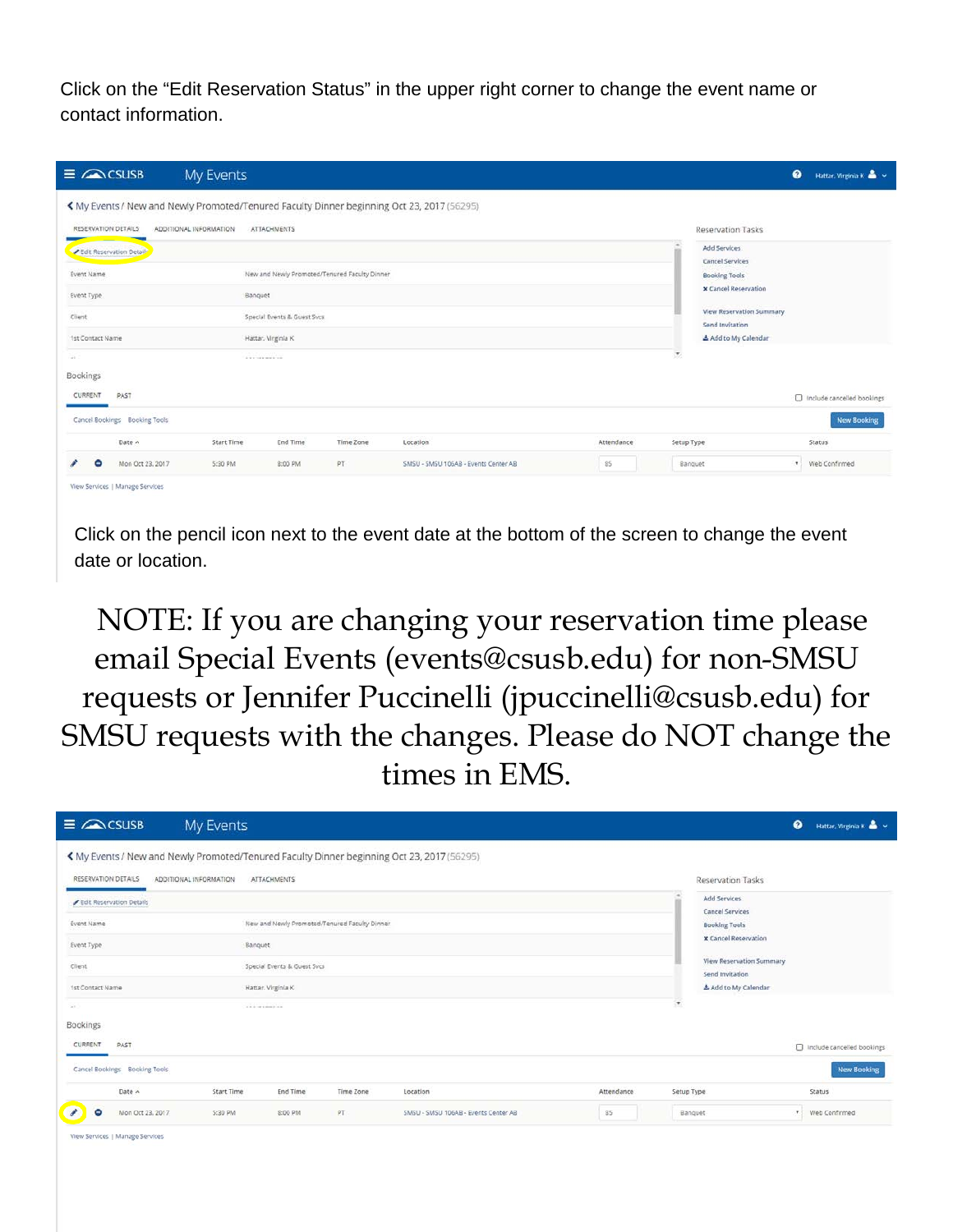Once you are done making the changes click the blue "Update Booking" in the upper right corner.

| $\equiv$ $\curvearrowright$ CSUSB                                                                                                                                                                                                              | Room Request                                  |        |                          |                    |      |   |         |                  |         |         |                |   |             |                         |         |   | $\bullet$      |    | Hattar, Virginia K $\rightarrow$ |
|------------------------------------------------------------------------------------------------------------------------------------------------------------------------------------------------------------------------------------------------|-----------------------------------------------|--------|--------------------------|--------------------|------|---|---------|------------------|---------|---------|----------------|---|-------------|-------------------------|---------|---|----------------|----|----------------------------------|
| K New and Newly Promoted/Tenured Faculty Dinner<br>(524912)                                                                                                                                                                                    |                                               |        |                          |                    |      |   |         |                  |         |         |                |   |             |                         |         |   |                |    | ?                                |
| Edit Booking Mon Oct 23, 2017                                                                                                                                                                                                                  |                                               |        |                          |                    |      |   |         |                  |         |         |                |   |             |                         |         |   |                |    | <b>Update Booking</b>            |
| <b>Event Details</b>                                                                                                                                                                                                                           | Room Search Results / Attendance & Setup Type |        |                          |                    |      |   |         |                  |         |         |                |   |             |                         |         |   |                |    |                                  |
| Event Name *                                                                                                                                                                                                                                   | SCHEDULE<br>LIST.                             |        |                          |                    |      |   |         |                  |         |         |                |   |             |                         |         |   |                |    |                                  |
| New and Newly Promoted/Tenured Faculty I                                                                                                                                                                                                       | Favorite Rooms only.                          |        |                          |                    |      |   |         |                  |         |         |                |   |             |                         |         |   | Find A Room    |    | Search                           |
| Event Type *                                                                                                                                                                                                                                   |                                               |        | $\overline{\phantom{a}}$ | $\bar{\mathbf{5}}$ | 7 AM | B | $\cdot$ | 10 <sub>10</sub> | 11      | 12 PM 1 | $\overline{z}$ | × | $\tilde{a}$ | $\overline{\mathbf{X}}$ | b.      | × | $\overline{a}$ | 10 | 11                               |
| <b>Banquet</b><br>٠                                                                                                                                                                                                                            | Rooms You Can Request                         |        |                          |                    |      |   |         |                  |         |         |                |   |             |                         |         |   |                |    |                                  |
| Date & Time                                                                                                                                                                                                                                    | SMSU (PT)                                     | Cap    | 5                        | 6                  | 7 AM |   |         | 10               | 11      | 12 PM   |                |   |             |                         |         |   |                | 10 | 11                               |
| Date<br>曲<br>Mon 10/23/2017                                                                                                                                                                                                                    | SMSU 106AB - Events                           | 740    |                          |                    |      |   |         |                  | Private |         |                |   |             |                         | Private |   |                |    |                                  |
| Start Time<br>End Time<br>$\circ$<br>$\circledcirc$<br>8:00 PM<br>5:30 PM<br>Create booking in this time zone<br>Pacific Time<br>¥.<br>Add/Remove<br>Locations<br>SMSU<br>Search<br>C Let Me Search For A Room<br>Floors<br><b>Addiversion</b> | <b>Update Booking</b>                         | Cancel |                          |                    |      |   |         |                  |         |         |                |   |             |                         |         |   |                |    | Availability Legend              |